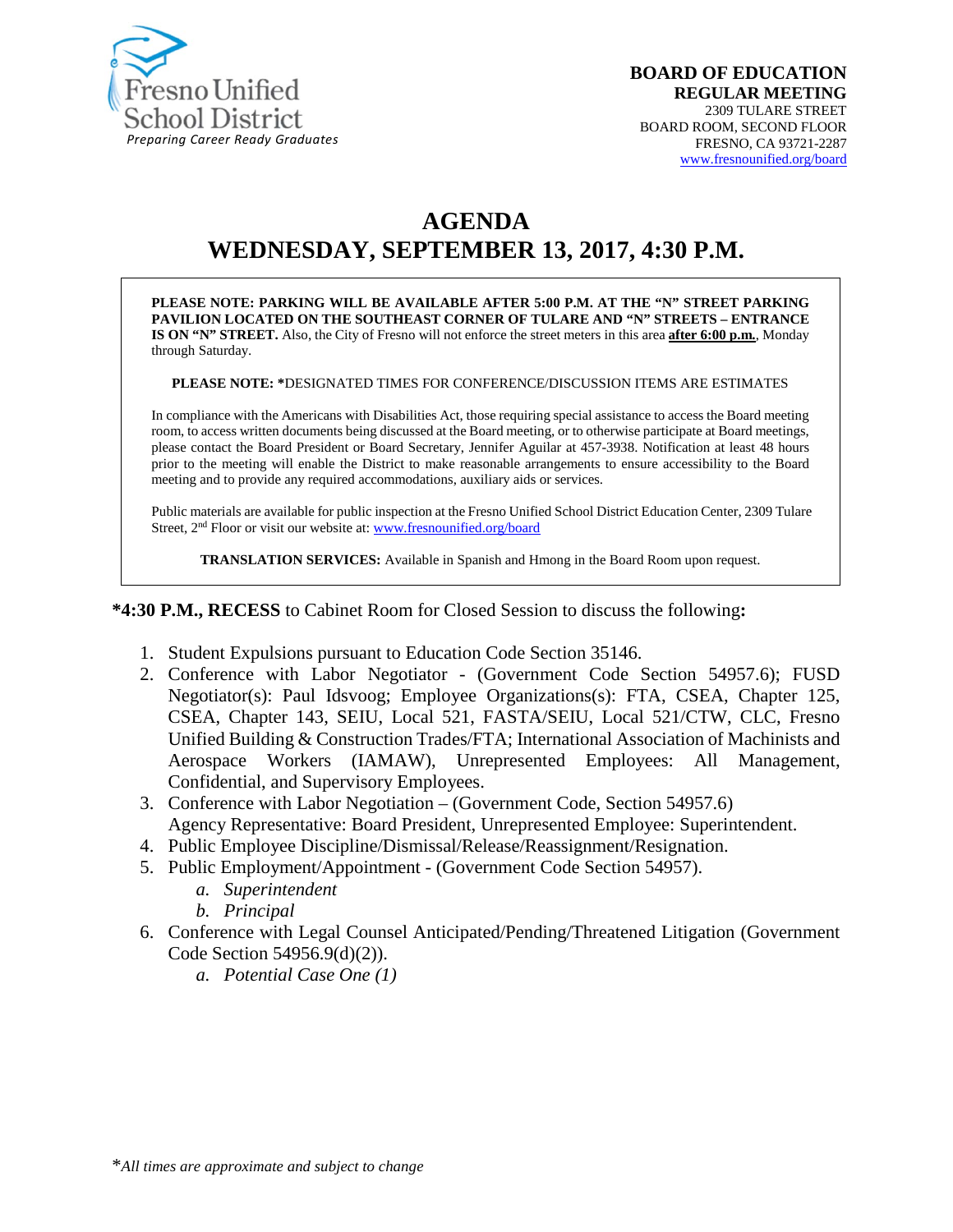#### **5:30 P.M., RECONVENE** and report action taken during Closed Session, if any.

#### **PLEDGE OF ALLEGIANCE**

Noemi Rodriguez and Elizabeth Terrazas, parents that have had a positive impact at Hidalgo Elementary will lead the flag salute.

#### **APPROVE Minutes**

Included in the Board binders are the draft minutes for the May 24, 2017 Special Board Meeting and May 31, 2017 Regular Meeting. The Interim Superintendent recommends approval. Contact person: Robert G. Nelson, telephone 457-3884.

#### **ACKNOWLEDGE the 2017/18 Student Board Member Representatives and Alternates**

The Board and Interim Superintendent wish to acknowledge the 2017/18 Student Board Member Representatives, and two alternates, that have been elected by their peers to serve on the Board of Education for the 2017/18 school year. Contact person: Kim Mecum, telephone 457-3731.

#### **ADOPT Resolution Recognizing September 15, 2017 through October 15, 2017 as Hispanic Heritage Month**

Included in the Board binders is a resolution commemorating the observance of Hispanic Heritage Month. National Hispanic Heritage Month is an opportunity to recognize the contributions made by Hispanic and Latino Americans to the United States and celebrate their heritage and culture. Hispanics have had a profound and positive influence on our country through their strong commitment to family, faith, hard work, and service. Fresno Unified School District hereby proclaims September 15, 2017 through October 15, 2017 as Hispanic Heritage Month. The Interim Superintendent recommends adoption. Contact person: David Chavez, telephone 457-3566.

# **ADOPT Resolution in Support of Deferred Action for Childhood Arrivals**

The Fresno Unified School District Board of Education will consider adoption of a resolution in support of Deferred Action for Childhood Arrivals (DACA). The Board President recommends adoption. Contact person: David Chavez, telephone 457-3566.

#### **HEAR Reports from Student Board Representatives**

An opportunity is provided to hear comments/reports from Student Board Representatives from Patiño High School. Contact person: Kim Mecum, telephone 457-3731.

# **HEAR Report from Interim Superintendent**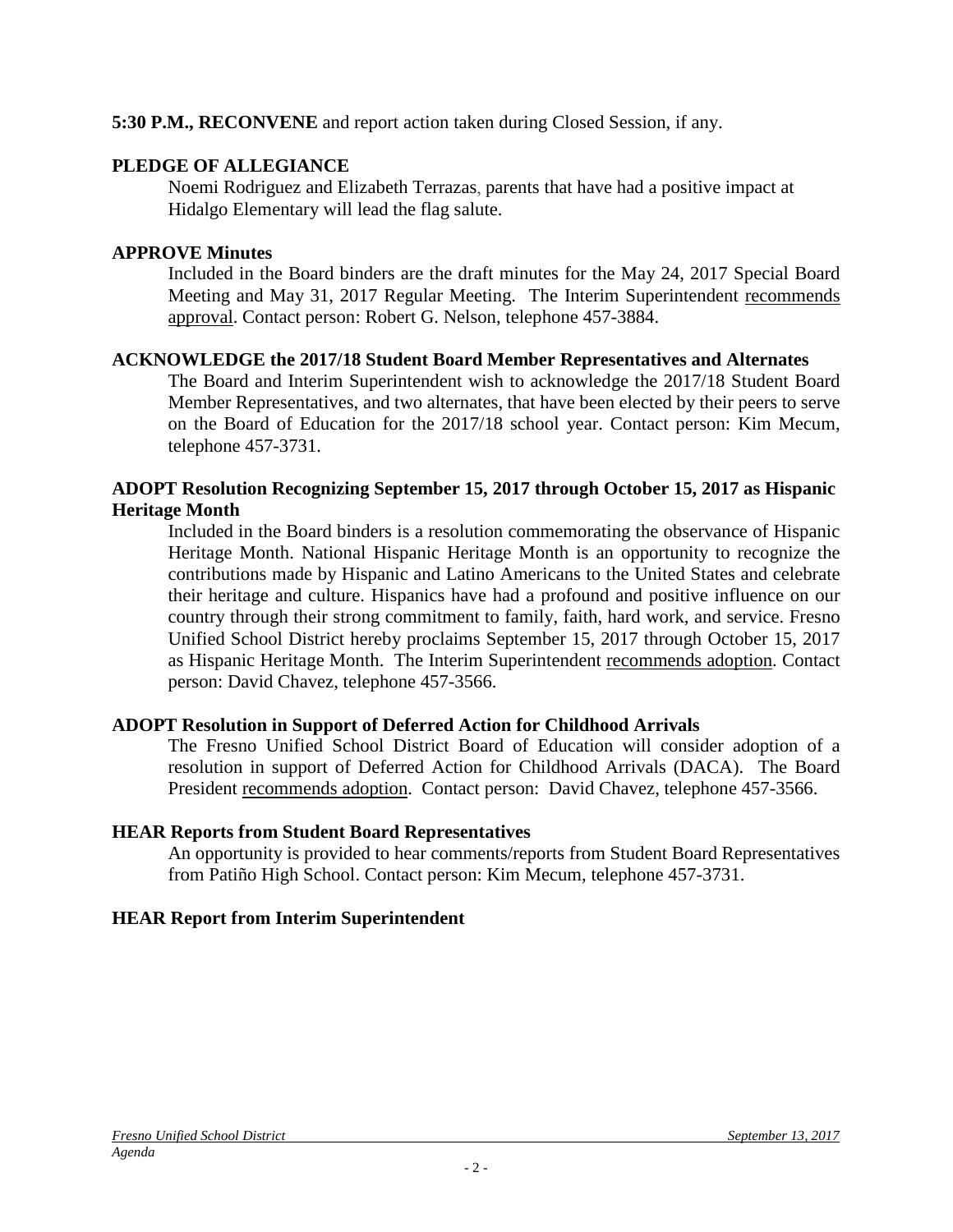ALL CONSENT AGENDA items are considered to be routine by the Board of Education and will be enacted by one motion. There will be no separate discussion of items unless a Board member so requests, in which event, the item(s) will be considered following approval of the Consent Agenda.

# **A. CONSENT AGENDA**

# **A-1, APPROVE Personnel List**

Included in the Board binders is the Personnel List, Appendix A, as submitted. The Interim Superintendent recommends approval. Contact person: Paul Idsvoog, telephone 457-3548.

**A-2, ADOPT Findings of Fact and Recommendations of District Administrative Board** The Board of Education received and considered the Findings of Fact and Recommendations of District Administrative Panels resulting from hearings on expulsion and readmittance cases conducted during the period since the August 23, 2017 Regular Board meeting. The Interim Superintendent recommends adoption. Contact person: Kim Mecum, telephone 457-3731.

# **A-3, APPROVE Employment Agreement for Robert G. Nelson, Superintendent**

Included for the Board's consideration and approval is the Superintendent's Employment Agreement. The term of the Superintendent's Employment Agreement begins on September 14, 2017 and continues through June 30, 2021 unless otherwise modified pursuant to law and/or the terms of the Employment Agreement. Costs will be noted in the terms of the Superintendent's Employment Agreement, which shall be available for review in the Board of Education Office on, or before September 13, 2017. The Board President recommends approval. Fiscal impact: Noted in the terms of the Superintendent's Employment Agreement. Contact person: David Chavez, Telephone 457-3566.

- **A-4, ADOPT Variable Term Waiver for Guadalupe Adriana Chirino-Paredes, Lucero Escareno Rosales, Maria del Rocio Gonzalez Ramos and Aaron Jesus Faz Elizondo** Variable Term Waiver requests for Guadalupe Adriana Chirino-Paredes, Lucero Escareno Rosales, Maria del Rocio Gonzalez Ramos and Aaron Jesus Faz Elizondo. The Interim Superintendent recommends adoption. Fiscal impact: There is no fiscal impact to the district. Contact person: Paul Idsvoog, telephone 457-3548.
- **A-5, ADOPT Variable Term Waiver request for Benjamin Eugene Piffero and Paola G. Guerrero- Jimenez**

Variable Term Waiver requests for Benjamin Eugene Piffero to serve as a Science teacher and Paola G. Guerrero-Jimenez to serve as a Dual Immersion teacher. The Education Code 44225(m) allows the commission to grant waivers to fill in an area deemed hard-to-fill. The Interim Superintendent recommends adoption. Fiscal impact: There is no fiscal impact to the district. Contact person: Paul Idsvoog, telephone 457-3548.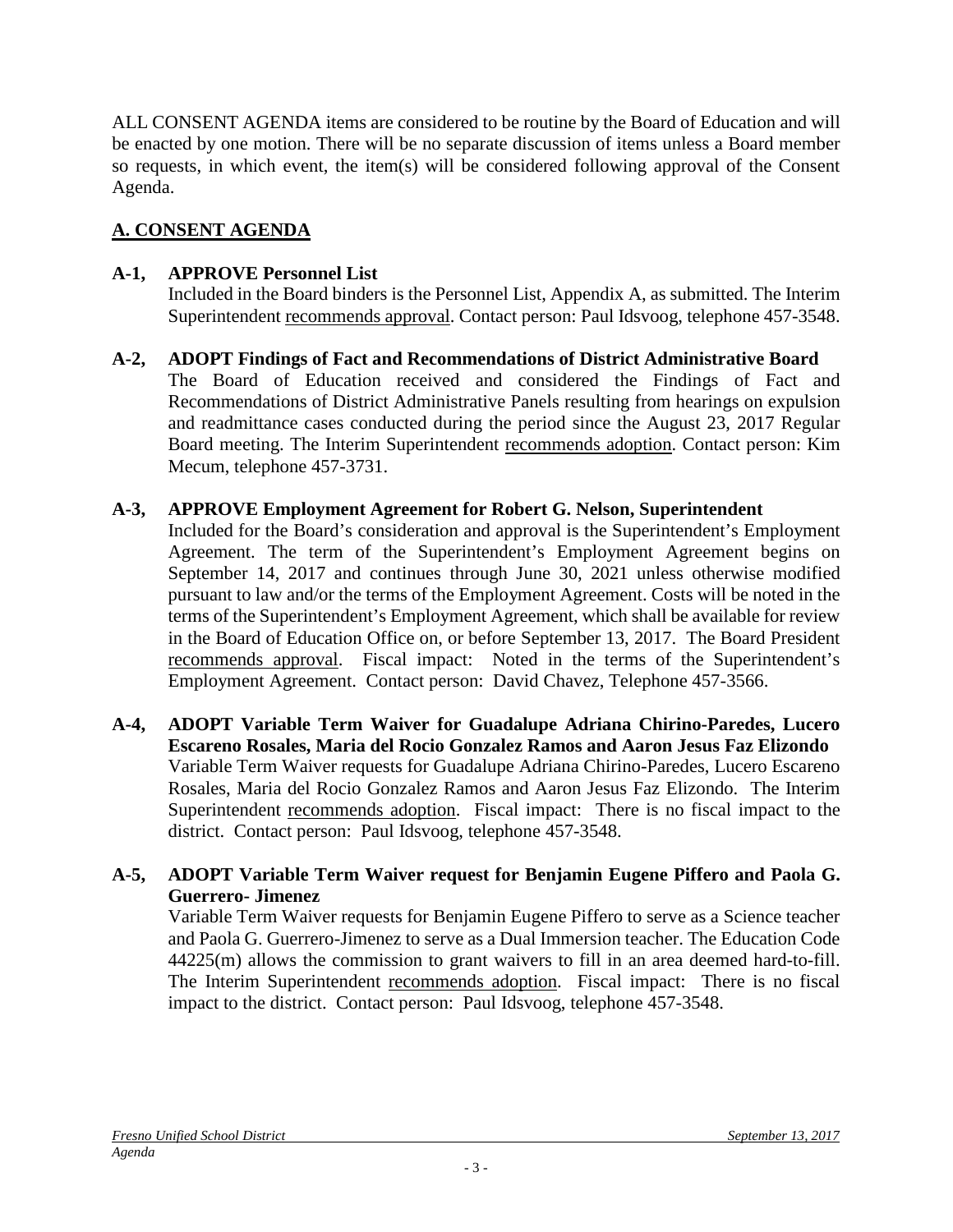#### **A. CONSENT AGENDA** - *continued*

#### **A-6, APPROVE Provisional Internship Permits**

Included in the Board binders are Provisional Internship Permit (PIP) recommendations to rehire or hire upon Board approval. The Interim Superintendent recommends approval. Fiscal impact: There is no fiscal impact to the district. Contact person: Paul Idsvoog, telephone 457-3548.

#### **A-7, DENY Claim #17-0228-0031**

Included in the Board binders is a Claim for Damages by a Minor, case #17-0228-0031. The Interim Superintendent recommends that the Claim be denied and the matter referred to the district's Director of Benefits and Risk Management for further handling. Fiscal impact: There is no fiscal impact to the district at this time. Contact person: Ruth F. Quinto, telephone 457-6226.

#### **A-8, DENY Claim #17-0822-0277**

Included in the Board binders is a Claim for Damages by a Minor, case #17-0822-0277. The Interim Superintendent recommends that the Claim be denied and the matter referred to the district's Director of Benefits and Risk Management for further handling. There is no fiscal impact to the district at this time. Contact person: Ruth F. Quinto, telephone 457- 6226.

#### **END OF CONSENT AGENDA (ROLL CALL VOTE)**

# **UNSCHEDULED ORAL COMMUNICATIONS**

Individuals who wish to address the Board on topics within the Board's subject matter jurisdiction, but **not** listed on this agenda may do so at this time. While all time limitations are at the discretion of the Board President, generally members of the public will be limited to a maximum of three (3) minutes per speaker for a total of thirty (30) minutes of public comment as designated on this agenda. Any individual who has not had an opportunity to address the Board during this initial thirty (30) minute period may do so at the end of the meeting after the Board has addressed all remaining items on this agenda. Individuals with questions on school district issues may submit them in writing. The Board will automatically refer to the Interim Superintendent any formal requests that are brought before them at this time. The appropriate staff member will furnish answers to questions. Please note that if you wish to address the Board on an agenda item, you should do so when that specific item is called.